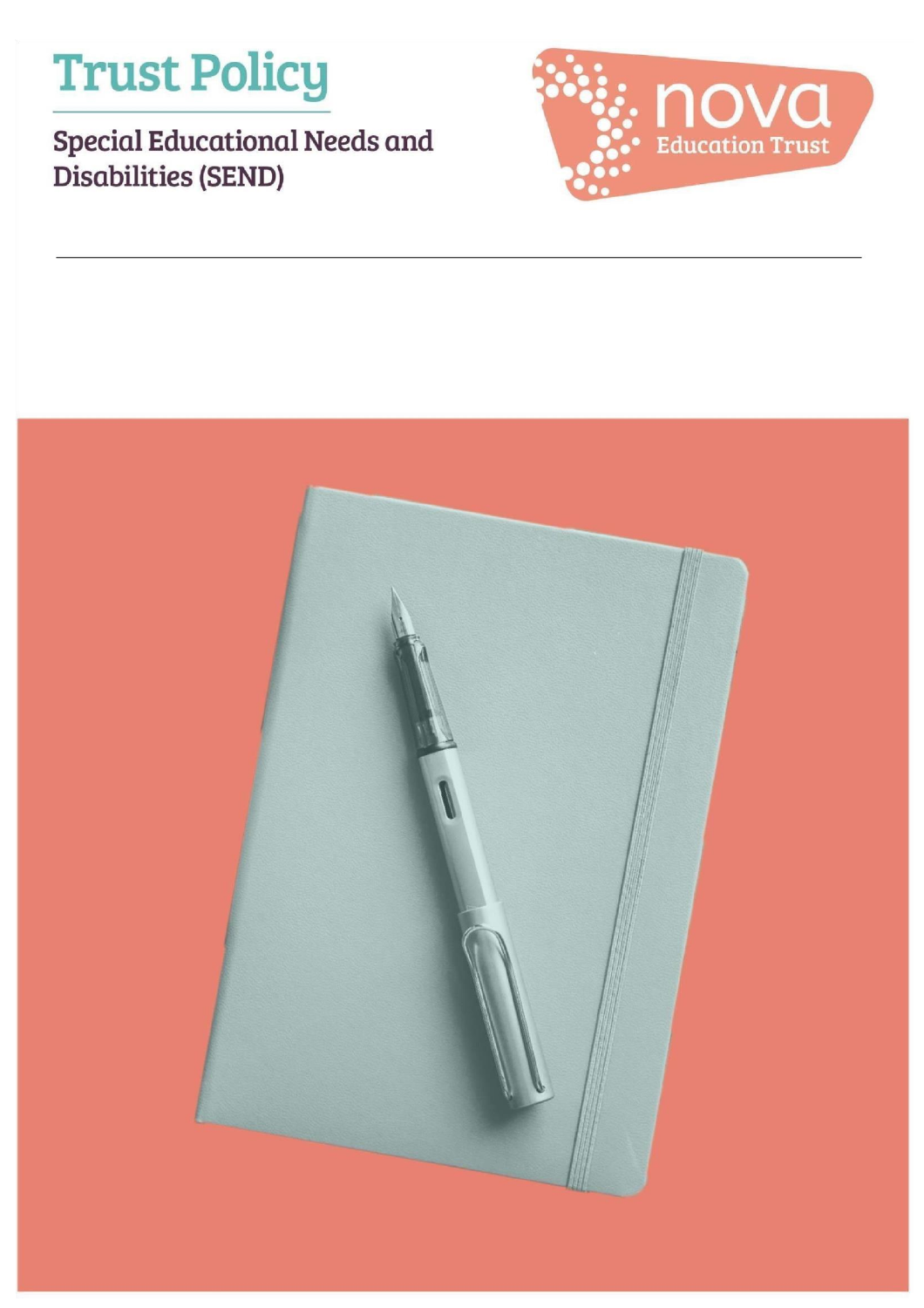

### **SEND and Inclusion Policy**

#### **Policy/Procedure management log**

| Document name  | SEND and Inclusion Policy |  |  |
|----------------|---------------------------|--|--|
| Author         | J Harnan                  |  |  |
| Date approved  | June 2018                 |  |  |
| Date issued    | June 2018                 |  |  |
| Date of review | January 2022              |  |  |
| Reviewer       | D Hooker                  |  |  |

#### **Document history**

| <b>Version</b> | Date authored Author |          | Date approved                               | <b>Date issued</b> |
|----------------|----------------------|----------|---------------------------------------------|--------------------|
| V1             | Sept 2016            | J Harnan |                                             |                    |
| V <sub>2</sub> | May 2017             | V Hayles | June 2017                                   | June 2017          |
| V <sub>3</sub> | May 2018             | V Hayles | <b>June 2018</b>                            | <b>July 2018</b>   |
| V <sub>4</sub> | April 2019           | V Hayles | $N/A$ : LA<br>details<br>contact<br>updated | April 2019         |
| V <sub>5</sub> | Dec 2020             | D Hooker | Jan 2021                                    | Jan 2022           |
|                |                      |          |                                             |                    |

#### **SEND and Inclusion Policy**

#### **Introduction**

This policy should be read in conjunction with the Equality Scheme and Access Plan. The purpose of this policy is to ensure that Trust Schools execute their statutory duties regarding the 'SEND Code of Practice: 0 to 25 years', (2014), Part 3 of the 'Children and Families Act' (2014) and associated regulations and the 'Special Educational Needs (SEN) code of practice' (2001). The 2001 code still applies for those who have an SEN statement under part 4 of the Education Act 1996.

#### **The Vision for our Trust**

We value the abilities and achievements of all of our students and are committed to providing the best possible environment for learning for each student. The aim for all of our students is inclusion, ensuring that they have access to a broad and balanced mainstream education within school and assimilation into the community outside school. We know that many students will have special educational needs at some time during their school life. We recognise that appropriate support and intervention through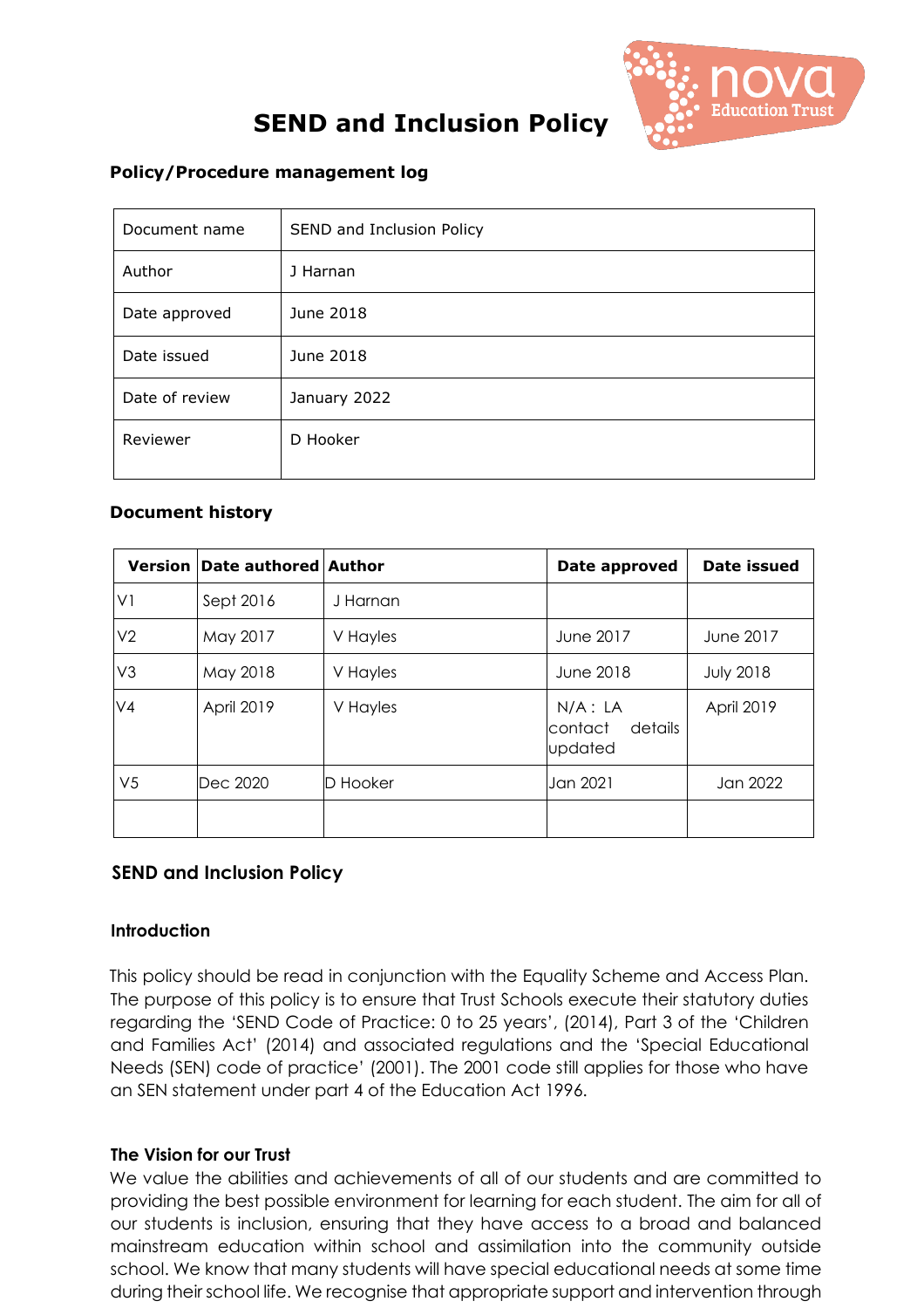the implementation of this policy, will enable all students to experience and enjoy positive achievement.

Definitions of special educational needs and disability(SEND) taken from section 20 of the Children and Families Act 2014.

A child or young person has SEND if they have a learning difficulty or disability which calls for special educational provision to be made for them. A child of compulsory school age or a young person has a learning difficulty or disability if they:

- a) have a significantly greater difficulty in learning than the majority of others of the same age; or
- b) have a disability which prevents or hinders them from making use of educational facilities of a kind generally provided for others of the same age in mainstream schools or mainstream post-16 institutions.

A child under compulsory school age has special educational needs or disability if they fall within the definition at (a) or (b) above or would do so if special educational provision was not made for them.

Children must not be regarded as having a learning difficulty solely because the language or form of language of their home is different from the language in which they will be taught.

#### **Roles and Responsibilities**

The Special Educational Needs and Disability Code of Practice: 0-25 years (2014) makes it clear that:

*"Teachers are responsible and accountable for the progress and development of the pupils in their class, including where pupils access support from teaching assistants or specialist staff. High quality teaching, differentiated for individual pupils, is the first step in responding to pupils who have or may have SEND."* 

Teachers are supported by the Special Educational Needs and Disability Co- ordinator (SENDCO) and wider Learning Support Team. Additional support is available through staff in other Nova Education Trust Schools.

Class teachers are central to ensuring that student needs are met. As such class teachers are expected to:

Be aware of this policy and the procedures for identifying and assessing students with SEND:-

- Ensure appropriate differentiation so that all student needs are met
- Assist in the development of learning targets by liaising with the SENDCO and TAs
- Participate in professional training relating to SEND provision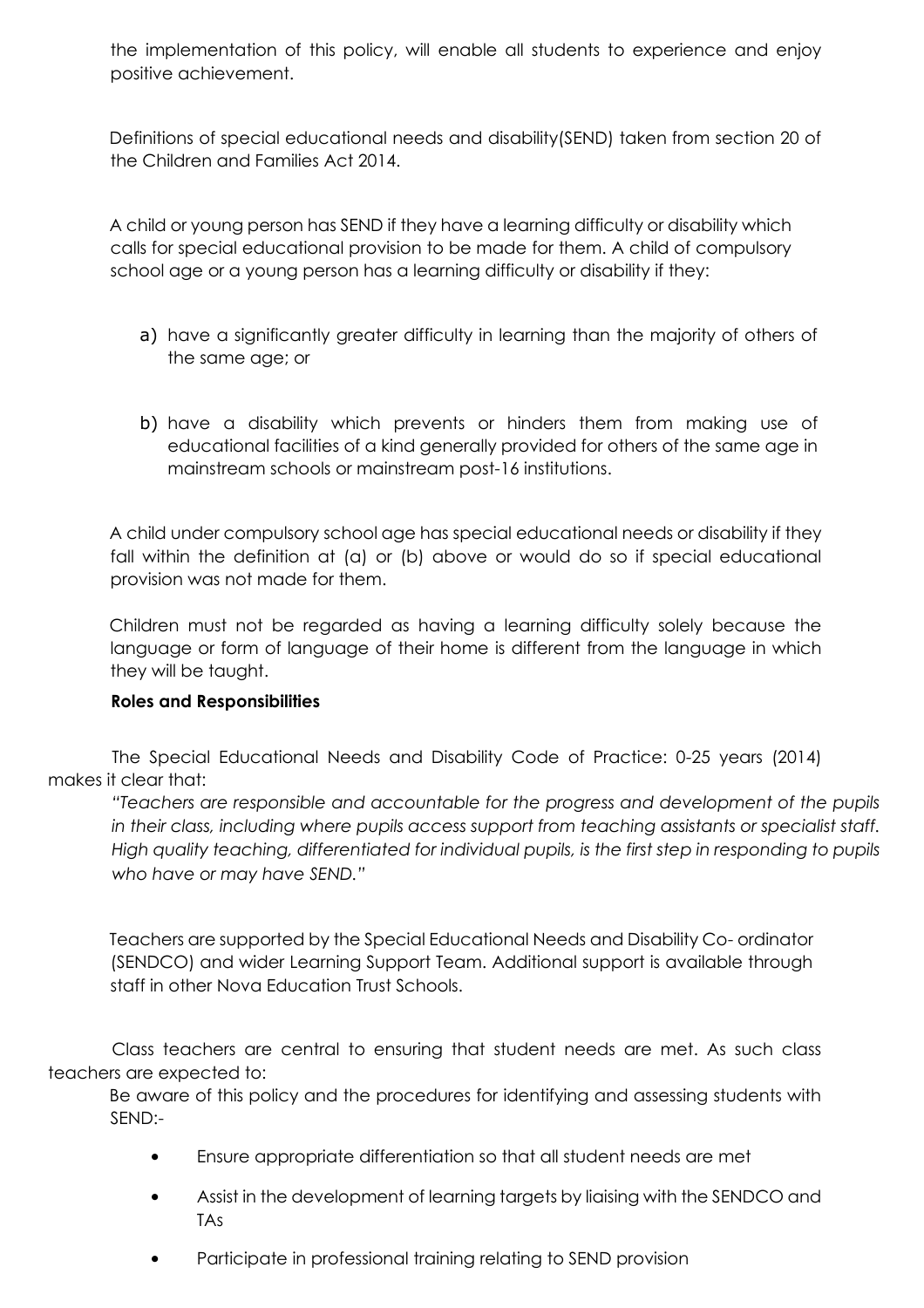The ultimate responsibility for SEND issues rests with the Head of School / Headteacher and Local Governing Body (LGB).

The Local Governing Body will ensure:

- The appointment of a member of staff as SENDCO
- The SENDCO has completed (or is undertaking) all statutory training
- The high standard of SEND provision
- Annual evaluation of SEND against the SEND policy
- Annual SEND report is published on the school website
- A link governor visits the school regularly, liaises with the SENDCO and reports back to the LGB
- The effective implementation, monitoring and evaluation of this policy
- The Chairs of LGB report on an annual basis to the City/County Advisory Group who provide a consolidated report to the Nova Education Trust Board about the effectiveness of this policy.

The Head of School/ Headteacher is responsible for the day-to-day management of the SEND policy. The Head of School/ Headteacher will ensure:

- That all staff, students and parents are aware of and follow this policy
- The LGB is kept fully informed of all issues relating to SEND responsibilities
- That effective links are established with parents/carers of SEND students
- The work of the SENDCO is subject to regular and on-going evaluation and appraisal

The SENDCO is responsible for the day to day application of the SEND policy. This includes:

- Leadership of SEND training and development across the school
- Providing advice, guidance and support to staff, parents and students
- Developing individual learning plans as appropriate to ensure that student needs are met
- Ensuring effective liaison with parents, LAs, external agencies and feeder schools
- Liaising with the Head of School and the link governor
- Leading the team of TAs and evaluating the effectiveness of their work

#### **Admission to School**

The admission arrangements for all students are in accordance with national legislation, including the Equality Act 2010. This includes children with any level of SEND; those with Education, Health and Care Plans and those without.

#### **Transition between and within schools**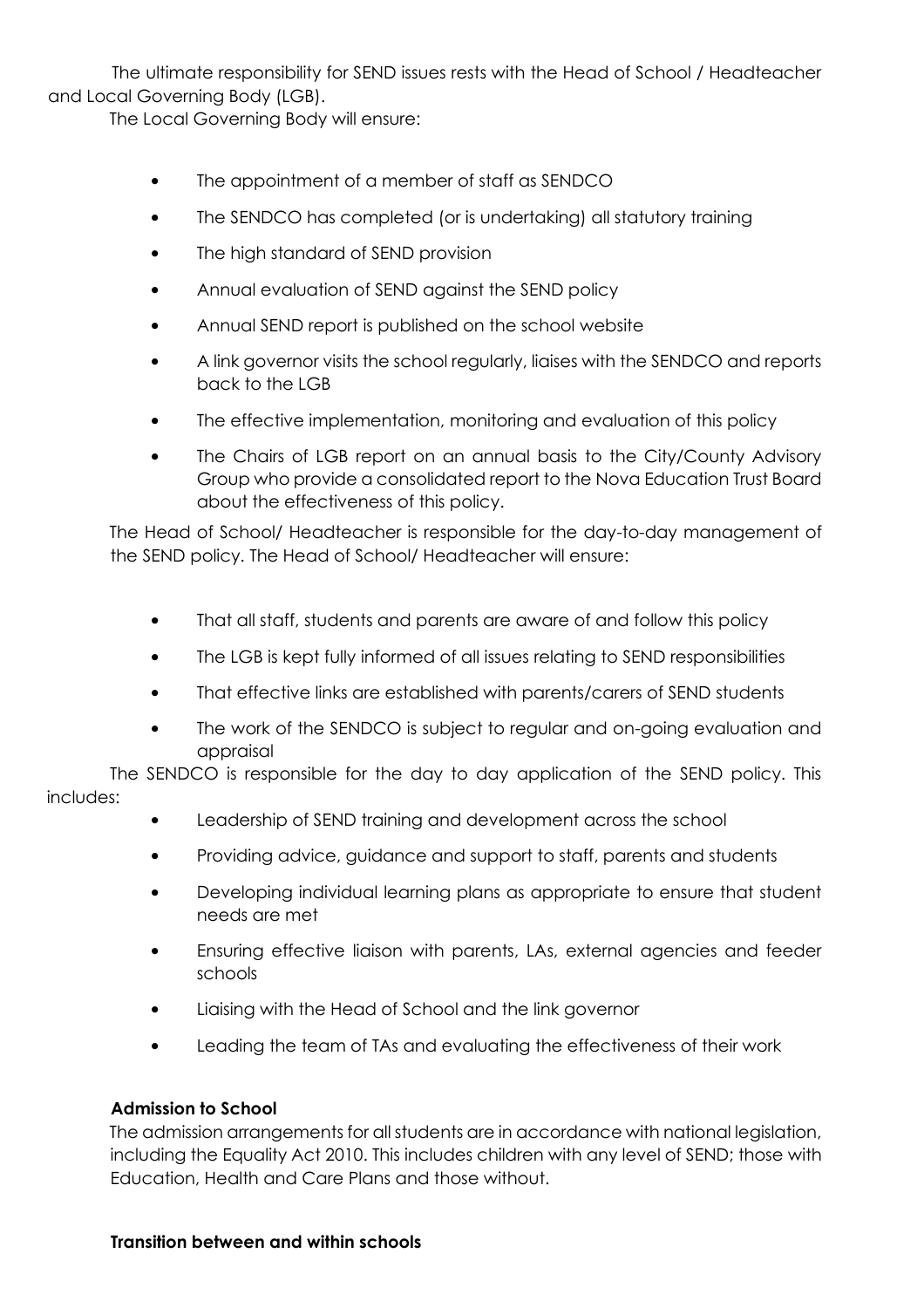Individual plans will be drawn up for children requiring additional transition activities. These will be completed alongside feeder/receiver schools and parents.

#### **Identifying when a Student has Special Educational and Disability Needs**

It is important that a student's special educational and disability needs are identified as early as possible. We will always let parents know as soon as we identify that their child has special educational needs.

#### **A graduated approach:**

#### **Quality First Teaching**

- a) Any students who are falling significantly outside of the range of expected academic achievement in line with predicted performance indicators and grade boundaries will be monitored.
- b) Once a student l has been identified as possibly having SEND they will be closely monitored by staff in order to gauge their level of learning and possible difficulties.
- c) The student's teachers will take steps to provide differentiated learning opportunities that will aid the student's academic progression and enable the teacher to better understand the provision and teaching style that needs to be applied.
- d) The SENDCO will be consulted as needed for support and advice and may wish to observe the students in class.
- e) Through (b) and (d) it can be determined which level of provision the student will need going forward.
- f) If a student has recently been removed from the SEN register they may also fall into this category as continued monitoring will be necessary.
- g) Parents will be informed fully of every stage of their child's development and the circumstances under which they are being monitored. They are encouraged to share information and knowledge with the school.
- h) The student is formally recorded by the school as being under observation due to concern by parent or teacher but this does not place the student on the school's SEND list. Parents are given this information. It is recorded by the school as an aid to further progression and for future reference.
- i) Pupil progress meetings are used to monitor and assess the progress being made by the student. The frequency of these meetings is dependent on the individual's needs and progress being made.

#### **SEND Support**

Where it is determined that a student does have SEND, parents will be formally advised of this and the decision will be added to the student's school record. The aim of formally identifying a pupil with SEND is to help school ensure that effective provision is put in place and so remove barriers to learning. The support provided consists of a four – part process: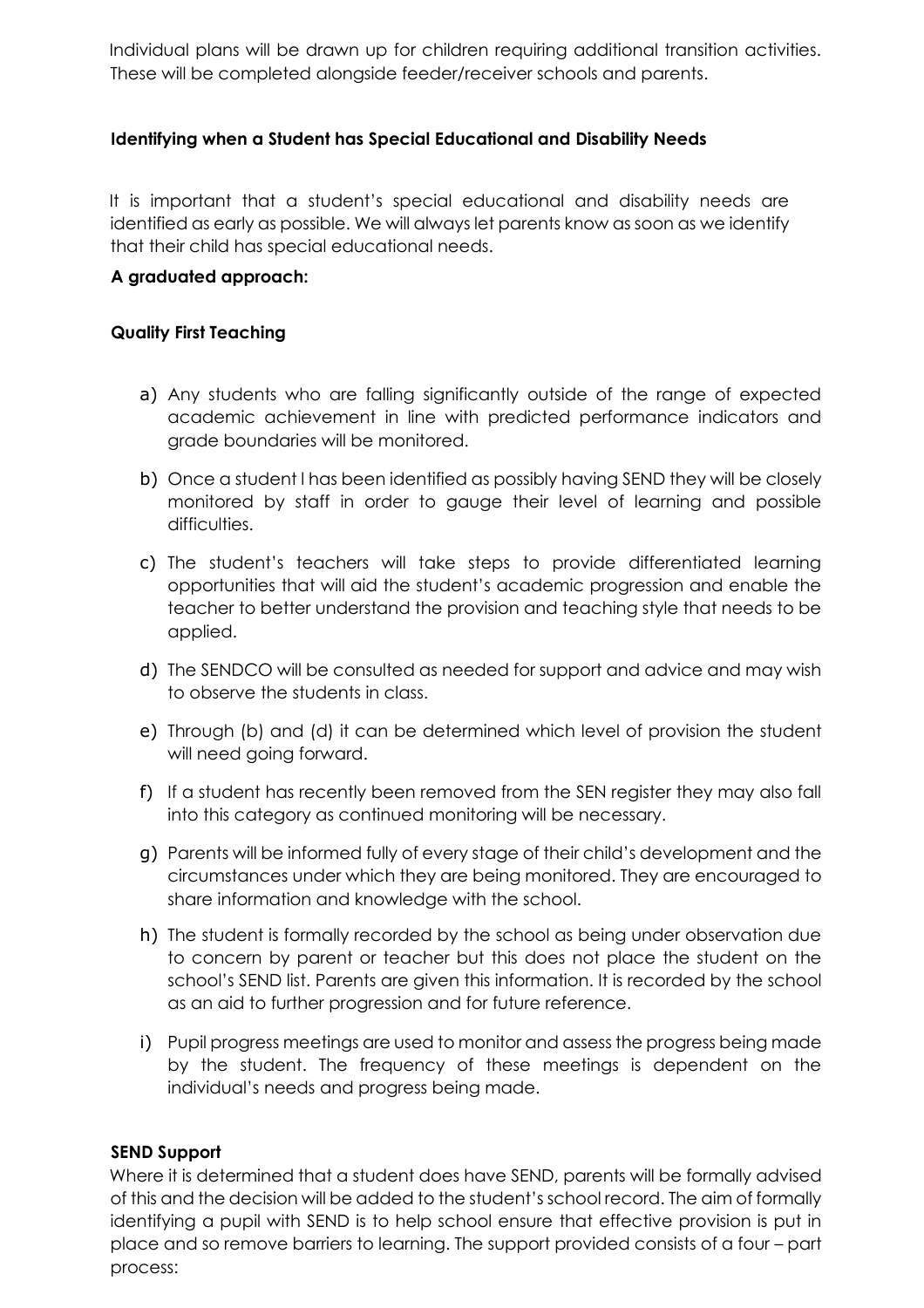- Assess
- Plan
- Do
- Review

This is an ongoing cycle to enable the provision to be refined and revised as the understanding of the needs of the student grows. This cycle enables the identification of those interventions which are the most effective in supporting the pupil to achieve good progress and outcomes.

#### **Asses**

This involves clearly analysing the student's needs using teacher assessment and experience of working with the student, details of previous progress and attainment, comparisons with peers and national data, as well as the views and experience of parents. The student's views and where relevant, advice from external support services will also be considered. Any parental concerns will be noted and compared with the school's information and assessment data on how the student is progressing.

This analysis will require regular review to ensure that support and intervention is matched to need, that barriers to learning are clearly identified and being overcome and that the interventions being used are developing and evolving as required. Where external support staff are already involved their work will help inform the assessment of need. Where they are not involved they may be contacted, if this is felt to be appropriate, following discussion and agreement from parents.

#### **Plan**

Planning will involve consultation between the teacher, SENDCO and parents to agree the adjustments, interventions and support that are required; the impact on progress, development and or behaviour that is expected and a clear date for review. Parental involvement may be sought, where appropriate, to reinforce or contribute to progress at home.

All those working with the student, including support staff will be informed of their individual needs, the support that is being provided, any particular teaching strategies/approaches that are being employed and the outcomes that are being sought.

#### **Do**

The class teacher remains responsible for working with the student on a day-to-day basis. They will retain responsibility even where the interventions may involve group or one-toone teaching away from the main class teacher. They will work closely with teaching assistants and /or relevant specialist staff to plan and assess the impact of support and interventions and links with classroom teaching. Support with further assessment of the student's strengths and weaknesses, problem solving and advising of the implementation of effective support will be provided by the SENDCO.

#### **Review**

Reviews will be undertaken in line with agreed dates. The review process will evaluate the impact and quality of the support and interventions. It will also take account of the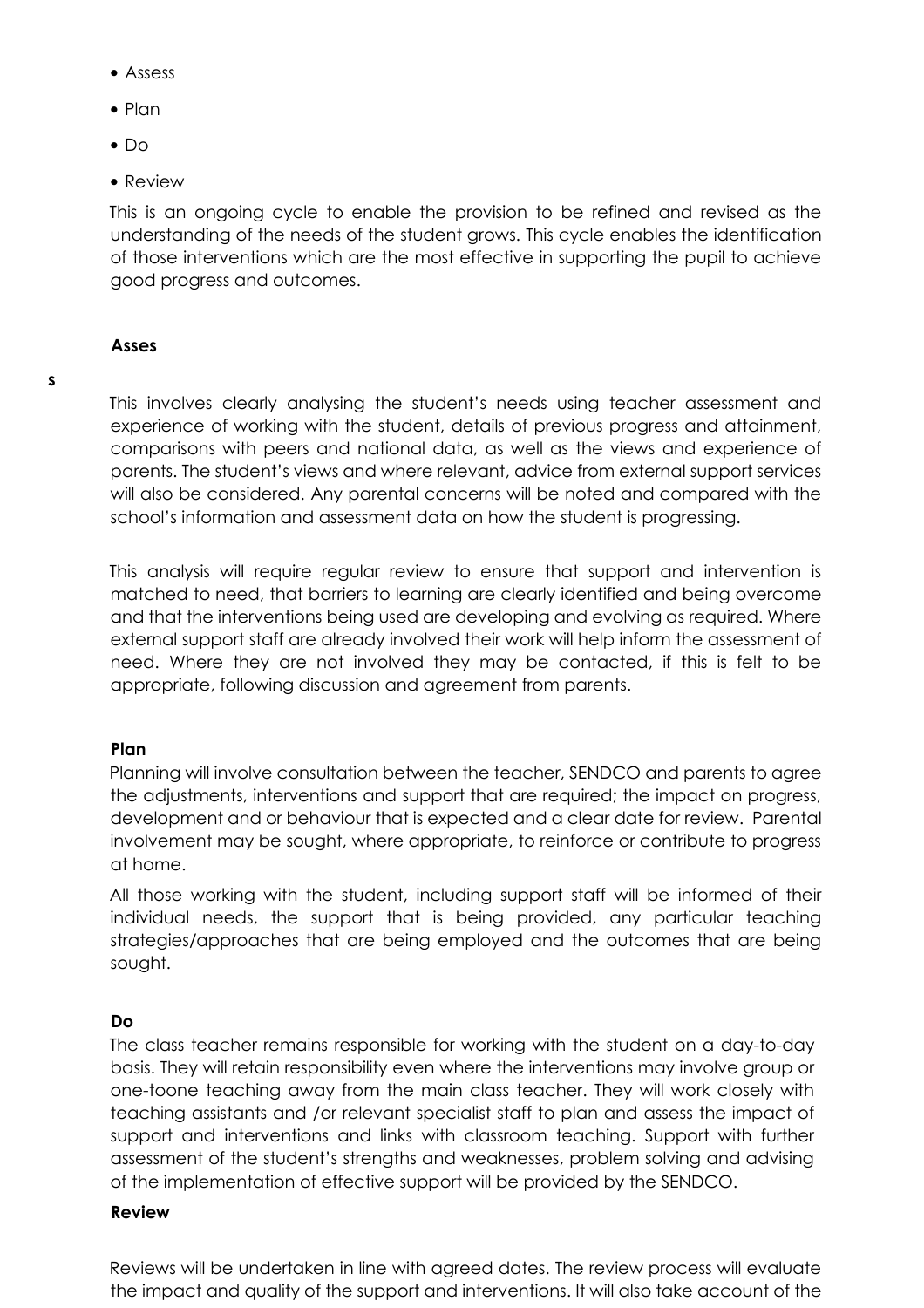views of the student and their parents. The class teacher, in conjunction with the SENDCO will revise the support and outcomes based on the student's progress and development making any necessary amendments going forward, in consultation with parents and the student.

Parents will be provided with clear information about the impact of support to enable them to be involved in planning the next steps.

If appropriate it may be necessary to involve other services or agencies to support the child, their family and the school e.g. an Educational Psychologist or specialist teacher from the Inclusive Education Service. The external support agencies may advise the school on appropriate targets and provide specialist help when required.

#### **Referral for an Education, Health and Care Plan**

If a student has lifelong or significant difficulties they may undergo a Statutory Assessment Process which can be requested by the school or a parent. This will occur where the complexity of need or a lack of clarity around the needs of the child are such that a multi-agency approach to assessing that need, to planning provision and identifying resources, is required.

The decision to make a referral for an EHC plan will be taken at a progress review.

The application for an Education, Health and Care Plans will combine information from a variety of sources including:

- Parents
- Teachers
- SENDCO
- Social Care
- Health professionals

Information will be gathered relating to the current provision provided, action points that have been taken, and the preliminary outcomes of targets set. A decision will be made by a group of people from education, health and social care about whether the student is eligible for an EHC Plan.

Parents have the right to appeal against a decision not to initiate a statutory assessment leading to an EHC Plan.

#### **Record Keeping**

Records kept of the steps taken to meet student's special educational needs are held securely and according to Data Protection best practice. Records are available for inspection by parents on written application to the school.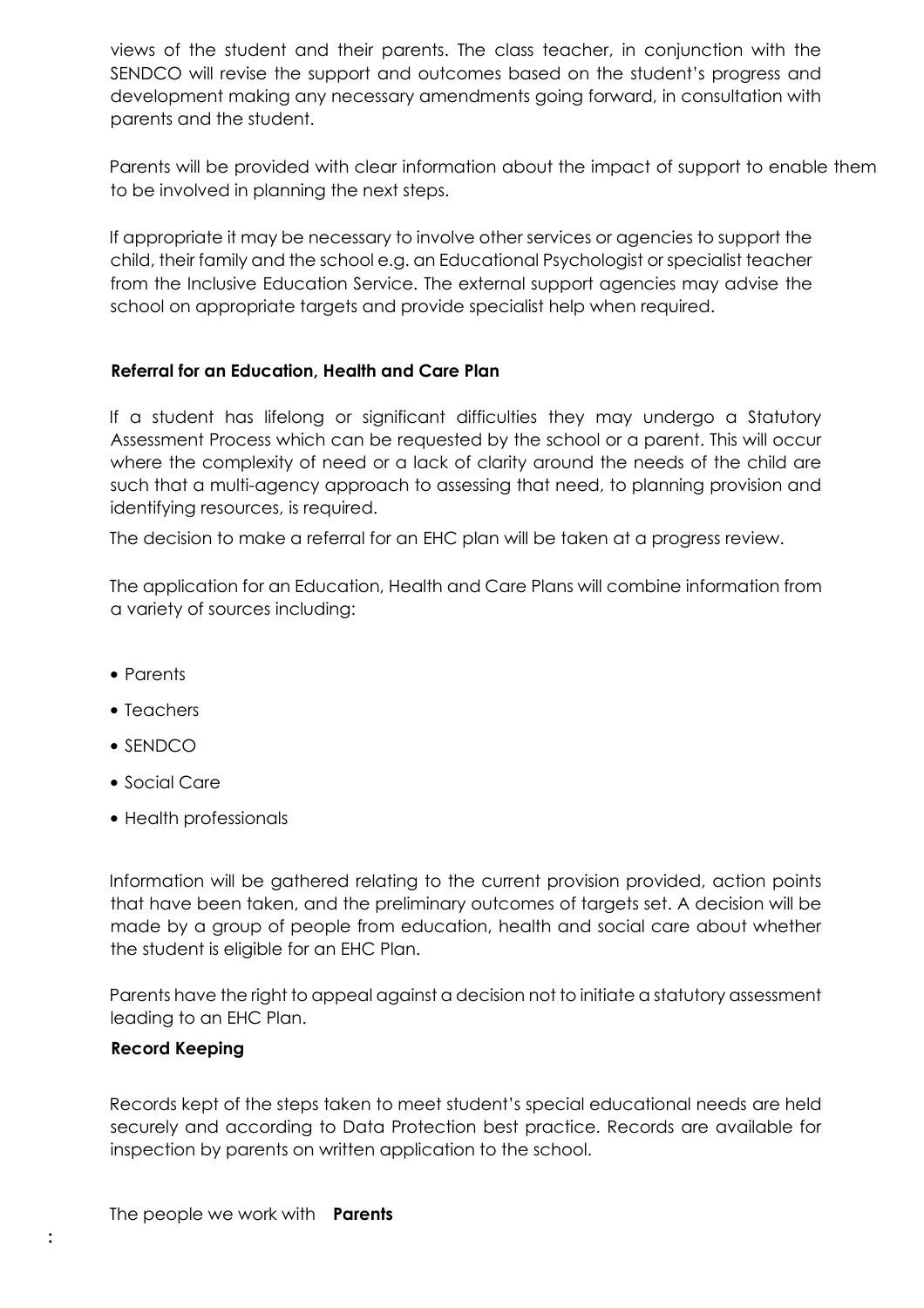We firmly believe in developing a strong partnership with parents and that this will enable our students to achieve their potential. We recognise that parents know their children best and have a critical role to play in their education.

- Parents are invited to attend regular SEND Review Meetings as well as normal Parents' Evenings.
- Parents are encouraged to share information about their child informally e.g. by telephone, email or via the School Planner.
- Parents are encouraged to link with the Parent Partnership Services and other voluntary organisations.
- We are committed to fully involving parents in helping plan provision. **Students**

We believe that it is important to listen to and act upon what students say about their needs and what sort of help they would like. We:

- Involve students in their support reviews and any target setting, enabling them to express their feelings about the sort of help they would like.
- Encourage students to become involved in the wider life of the school. **External**

#### **links:**

**:** 

We also work with a wide range of external agencies and professional staff who can give us advice, support and training, as appropriate. **Other Schools and Colleges:** 

We work together within the Nova Trust to ensure shared approaches to the implementation of the Code of Practice, to plan training events linked to SEND and to quality assure practice in each school.

#### **Links with the Local Community:**

We believe that school has an important part to play within the local community. We are involved in:

- Helping to arrange work experiences for our students
- Organising visits around the local area
- Taking part in community projects
- Links with local universities and colleges

#### **Parent Partnership Services:**

Parent Partnership Services provide information, advice and guidance on special educational needs and can provide an independent parental supporter for all parents who want one. There details can be found through the SEND Local Offer.

#### **SEND Local Offer**

The SEND Local Offer is a resource which is designed to support children and young people with special educational needs and/or disabilities and their families. It describes the services and provision that are available both to those families that have an Education, Health and Care Plan and those who do not have a plan, but still experience some form of special educational need. The SEND Local Offer includes information about public services across education, health and social care, as well as those provided by the private, voluntary and community sectors.